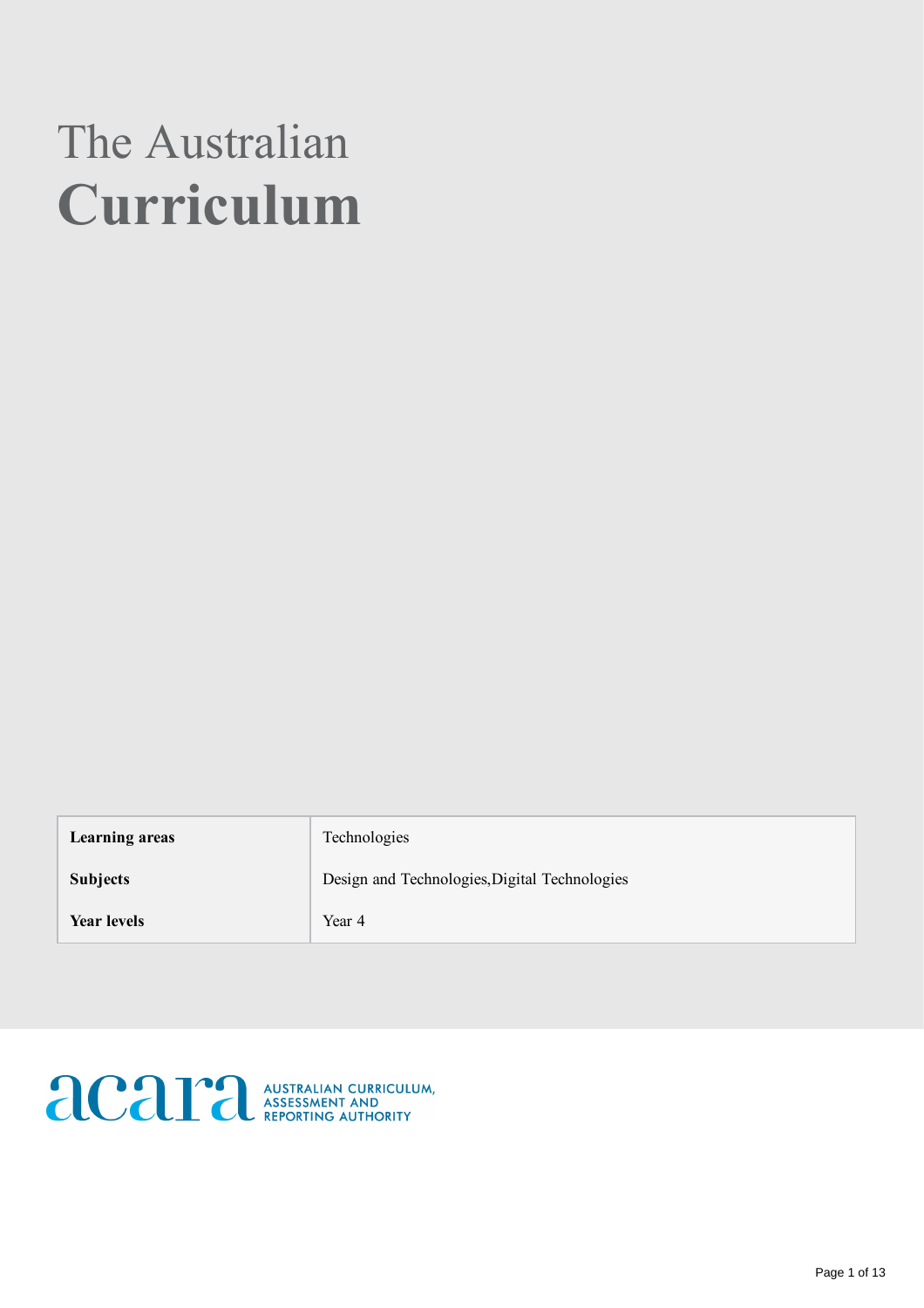# Years 3 and 4 Content Descriptions

### Design and Technologies Knowledge and Understanding

Recognise the role of people in design and technologies occupations and explore factors, including sustainability that impact on the design of products, services and environments to meet community needs (ACTDEK010 - Scootle  $\binom{7}{1}$ 



#### **Elaborations**

exploring, playing with and testing materials for their appropriateness, for example materials for a new sun-shade product



examining the suitability of a service or everyday system and proposing improvements, for example a water saving system for a bathroom at home

 $\frac{1}{2}$  $\mathbb{C}$ 目

investigating materials, components, tools and equipment, including by using digital technologies, to discover their characteristics and properties, how they can be used more sustainably and their impact in the future

 $\mathbb{C}$   $\mathbb{R}$   $\mathbb{C}$ 目

considering the impact of environments on users, for example a school vegetable garden, a protected outdoor play area

 $\div$  $\mathbf{r}$  $\mathbf{L}$ <u>ଜ</u>

exploring and testing factors that impact on design decisions, for example considering the demographics of an area or the impact of natural disasters on design of constructed environments such as the structural design of buildings in Japan to withstand earthquakes



critiquing designed products, services and environments to establish the factors that influence the design and use of common technologies, for example the characteristics that contribute to energyefficient cooking such as wok cooking; the suitability and sustainable use of particular timbers

 $\div$  as  $\div$ G.  $\cdot$   $\cdot$ 目

Investigate how forces and the properties of materials affect the behaviour of a product or system (ACTDEK011 - Scootle [7])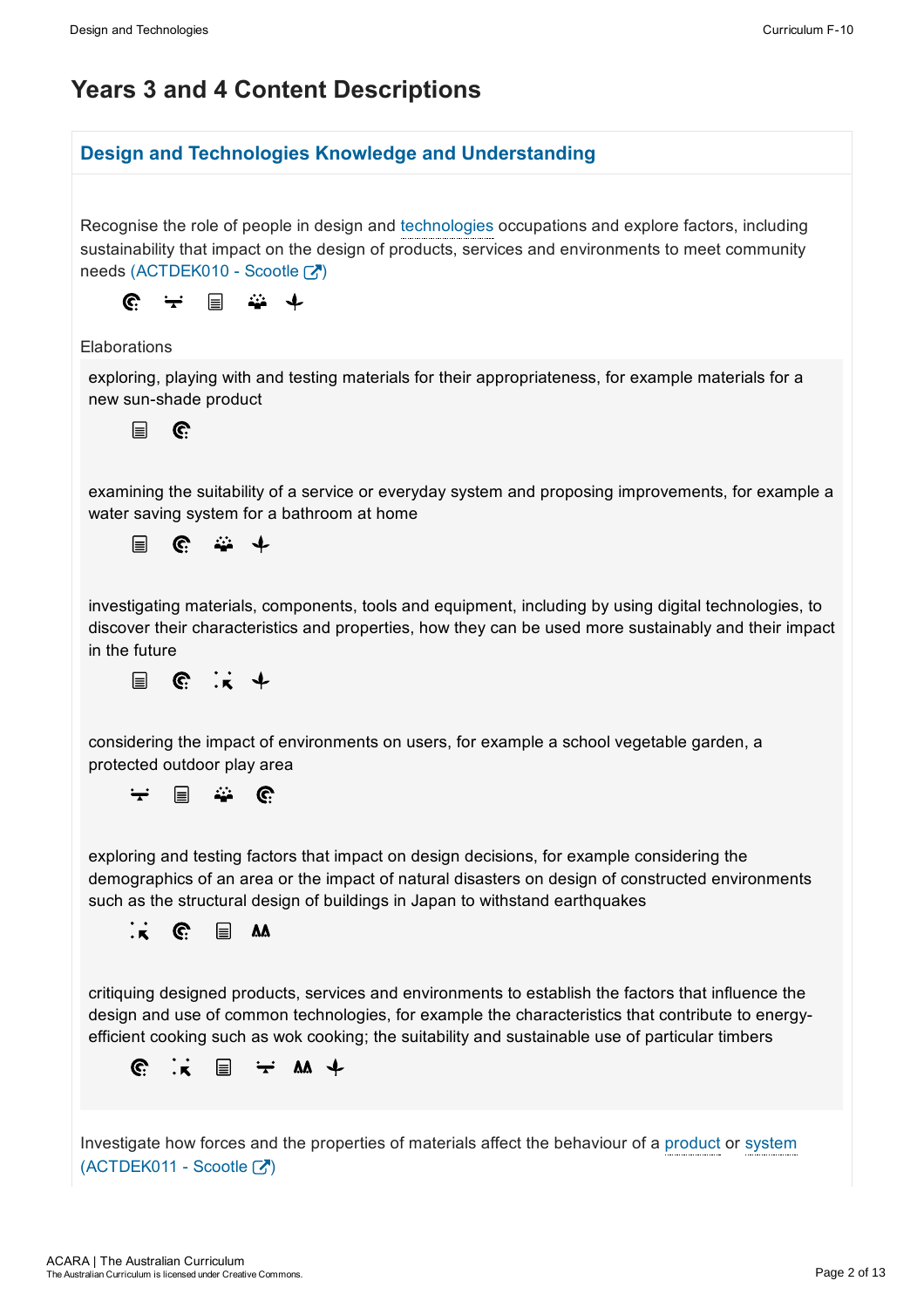

#### **Elaborations**

examining models to identify how forces and materials are used in the design of a toy

疆 C.

exploring through play how movement can be initiated by combining materials and using forces, for example releasing a wound rubber band to propel a model boat

| L.<br>z<br>$\div$<br>$\mathbf x$ |
|----------------------------------|
|                                  |

conducting investigations to understand the characteristics and properties of materials and forces that may affect the behaviour and performance of a product or system, for example woomera design



deconstructing a product or system to identify how motion and forces affect behaviour, for example in a puppet such as a Japanese bunraku puppet or a model windmill with moving sails



identifying and exploring properties and construction relationships of an engineered product or system, for example a structure that floats; a bridge to carry a load



experimenting with available local materials, tools and equipment to solve problems requiring forces including identifying inputs (what goes in to the system), processes (what happens within the system) and outputs (what comes out of the system), for example designing and testing a container or parachute that will keep an egg intact when dropped from a height



Investigate food and fibre production and food technologies used in modern and traditional societies (ACTDEK012 - Scootle  $\binom{7}{1}$ 



**Elaborations** 

exploring tools, equipment and procedures to improve plant and animal production, for example when growing vegetables in the school garden and producing plant and animal environments such as a greenhouse, animal housing, safe bird shelters



identifying the areas in Australia and Asia where major food or fibre plants and animals are grown or bred, for example the wheat and sheep belts, areas where sugar cane or rice are grown, northern Australia's beef industry, plantation and native forest areas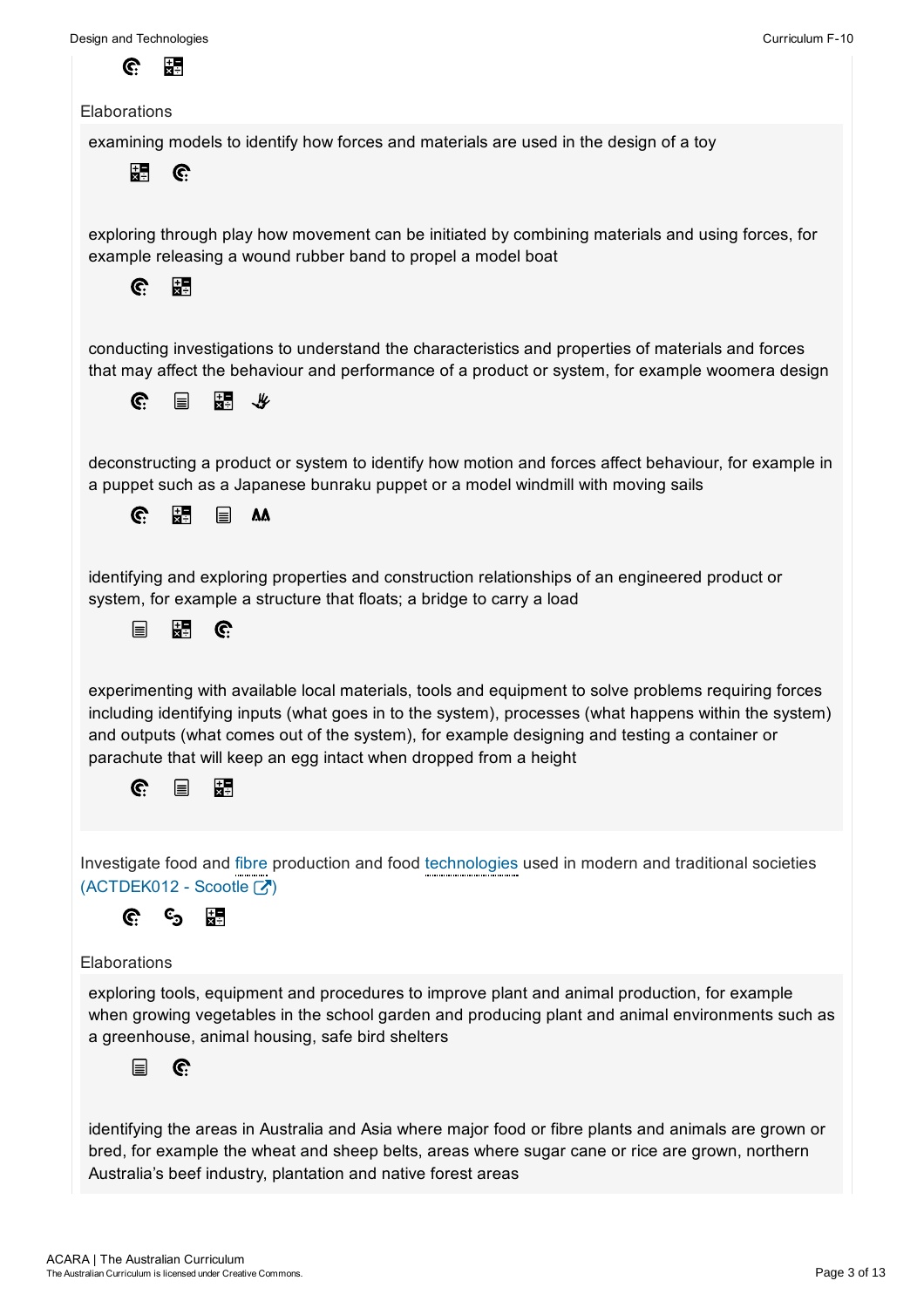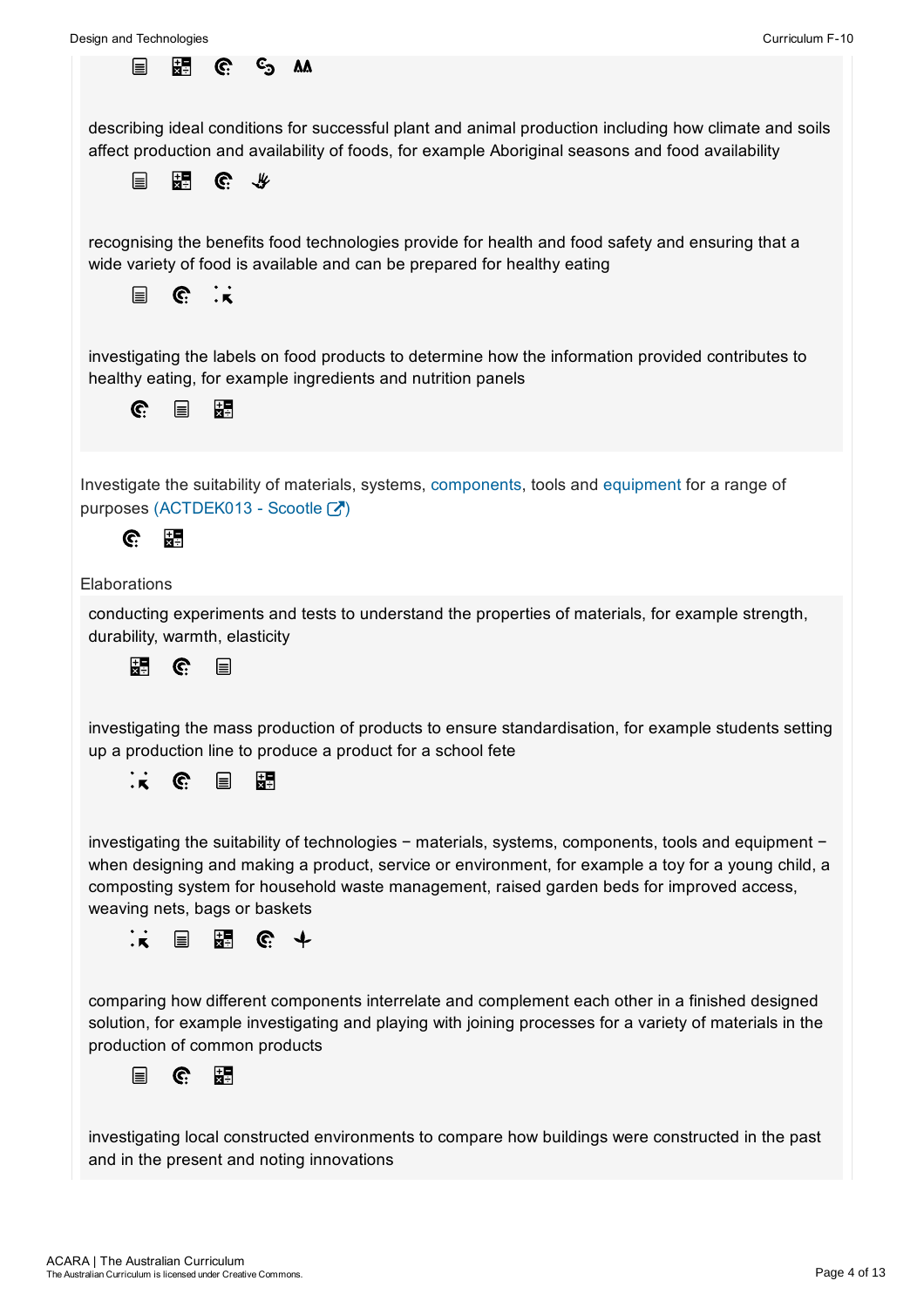| Design and Technologies                                                                                                                                                                                                                                                                        | Curriculum F-10 |
|------------------------------------------------------------------------------------------------------------------------------------------------------------------------------------------------------------------------------------------------------------------------------------------------|-----------------|
| 闘<br>Ĝ.<br>₩<br>冒                                                                                                                                                                                                                                                                              |                 |
| analysing products, services and constructed environments from a range of technologies contexts<br>with consideration of possible innovative solutions and impacts on the local community and the<br>sustainability of its environment                                                         |                 |
| ※ 次 題 ↓<br>C.<br>目                                                                                                                                                                                                                                                                             |                 |
| <b>Design and Technologies Processes and Production Skills</b>                                                                                                                                                                                                                                 |                 |
| Critique needs or opportunities for designing and explore and test a variety of materials, components,<br>tools and equipment and the techniques needed to produce designed solutions (ACTDEP014 - Scootle<br>$\mathbf{C}$<br>Ĝ.<br>$\equiv$<br>$\overline{\mathbf{A}}$<br><b>Elaborations</b> |                 |
| exploring the different uses of materials in a range of products, including those from Aboriginal and<br>Torres Strait Islander communities and countries of Asia                                                                                                                              |                 |
| G: A VV<br><sup>c</sup> ා<br>$\equiv$                                                                                                                                                                                                                                                          |                 |
| critiquing and selecting appropriate joining techniques for materials to produce working models<br>$\frac{1}{\sqrt{2}}$<br>G.<br>目                                                                                                                                                             |                 |
| exploring and testing a range of materials under different conditions for suitability including<br>sustainability considerations and identifying appropriate tools, equipment and techniques<br>44<br>불 눈<br>C.<br>目→                                                                          |                 |
| examining the structure and production of everyday products, services and environments to enhance<br>their own design ideas<br>開<br>$\equiv$<br>C.                                                                                                                                             |                 |
| exploring the properties of materials to determine suitability, for example the absorbency of different<br>fabrics or the strength of different resistant materials<br>體<br>C:<br>冒                                                                                                            |                 |
| Generate, develop, and communicate design ideas and decisions using appropriate technical terms<br>and graphical representation techniques (ACTDEP015 - Scootle $\mathbb{Z}$ )<br>闊<br>C.<br>冒                                                                                                 |                 |
| Elaborations                                                                                                                                                                                                                                                                                   |                 |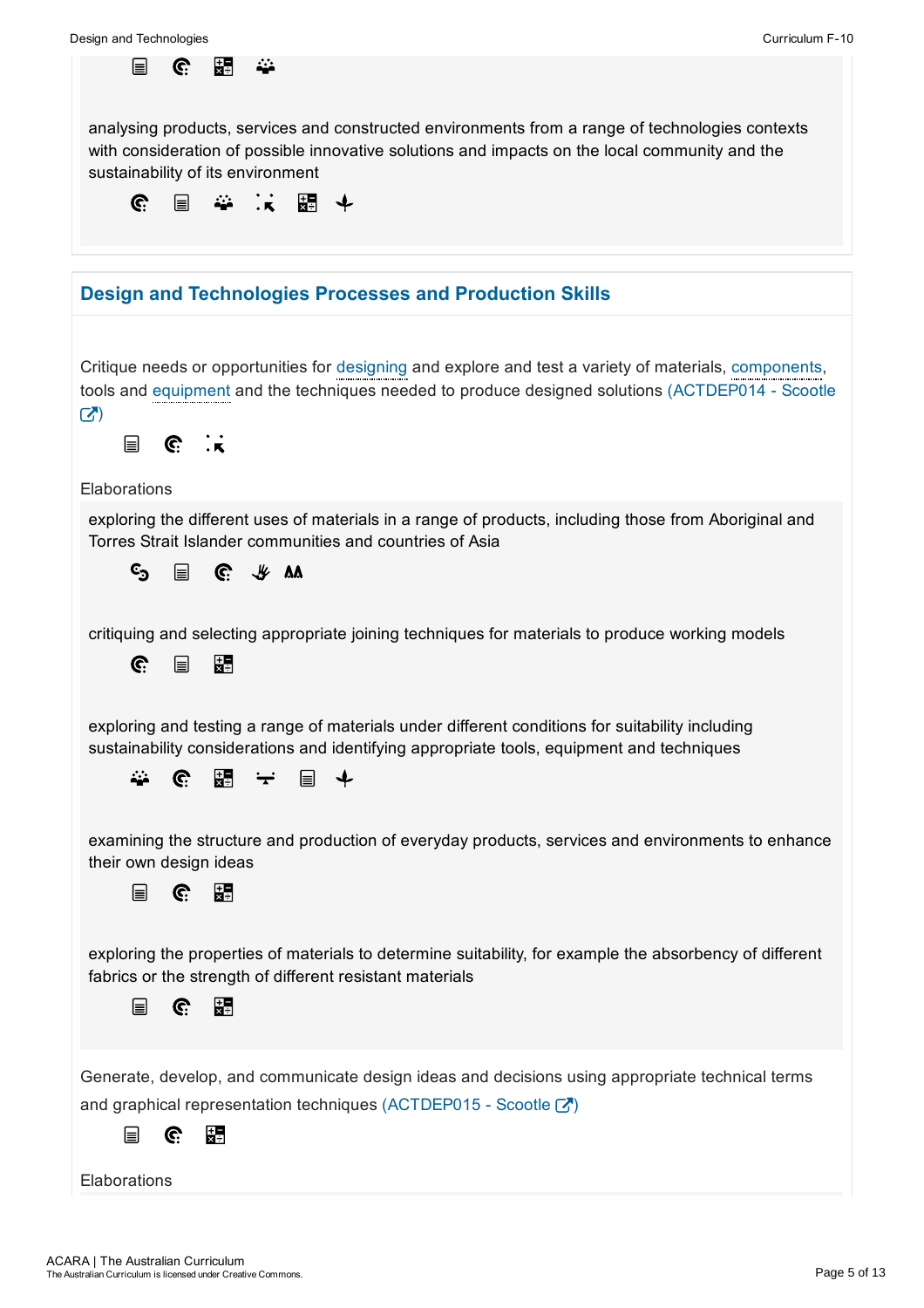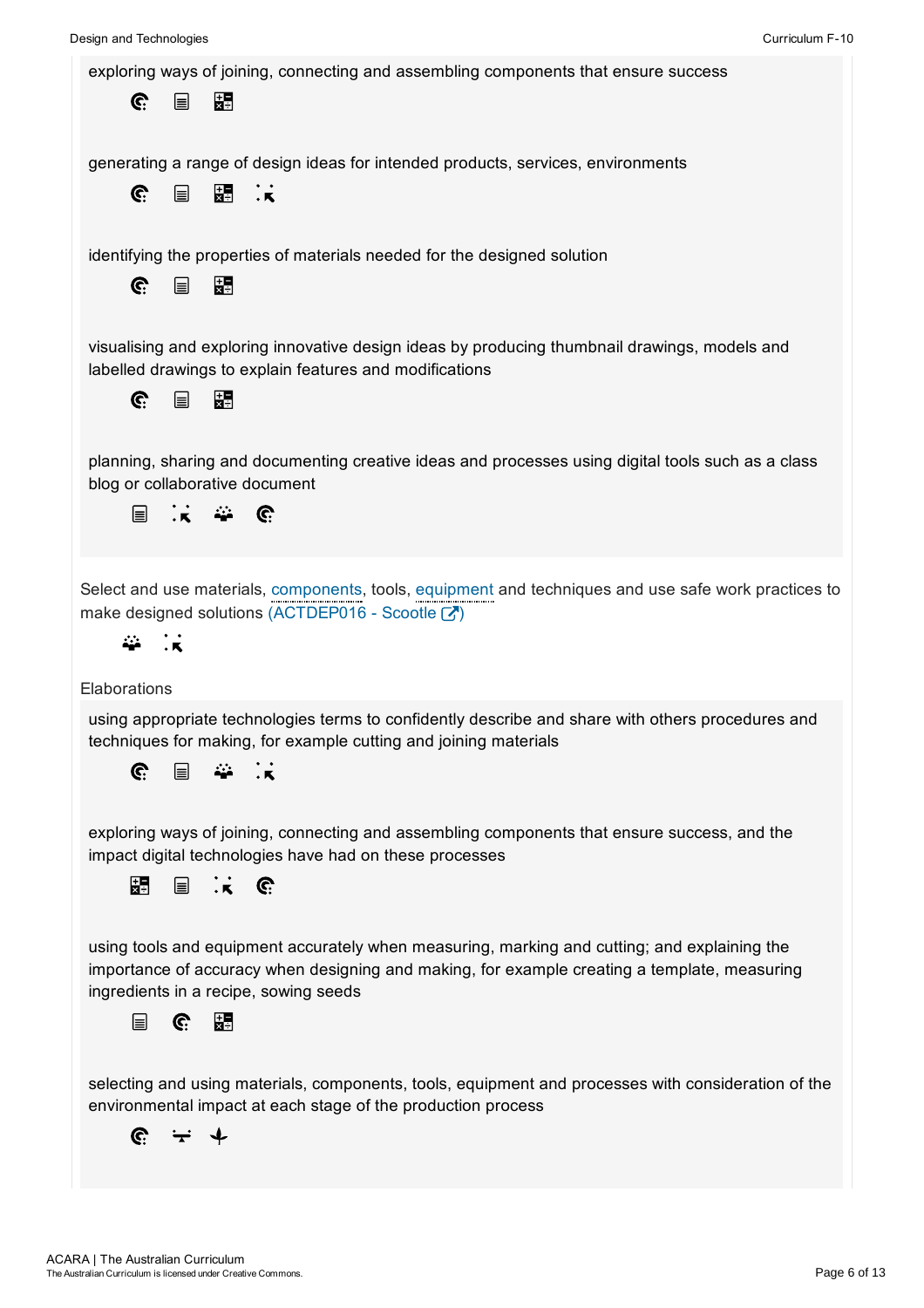Design and Technologies

demonstrating safe, responsible and cooperative work practices when making designed solutions 22 G.  $\div$ Evaluate design ideas, processes and solutions based on criteria for success developed with guidance and including care for the environment (ACTDEP017 - Scootle  $\mathcal{C}$ )  $\div$   $\downarrow$ 目 G. **Elaborations** negotiating criteria for success with class or group members 目  $\mathbf{C}$  $\mathcal{L}$ evaluating, revising and selecting design ideas, based on criteria for success and including consideration of ethics, social values and sustainability **ب** شه  $\mathbf{C}$  $\div$ 目 evaluating the functional and aesthetic qualities of a designed solution  $\widehat{C}$  $\mathbf{r}$ reflecting on the sustainability implications of selected designed solutions  $\div$ 目  $\mathbb{C}$   $\downarrow$ comparing the amount of waste that would be produced from different design and development options and the potential for recycling waste  $\Box$ C. 題 42  $\div$   $\downarrow$ reflecting on designed solutions to critique and assess suitability, sustainability and enterprise opportunities and determine how well they meet success criteria C.  $\mathcal{L}$  $\div$   $\downarrow$ 目 Plan a sequence of production steps when making designed solutions individually and collaboratively  $(ACTDEP018 - Scootle [7])$ 42 開 目 G. Elaborations determining planning processes as a class, for example recording a procedure or creating time plans G. 駻 冒 managing time and resource allocation throughout production, for example materials, tools, equipment and people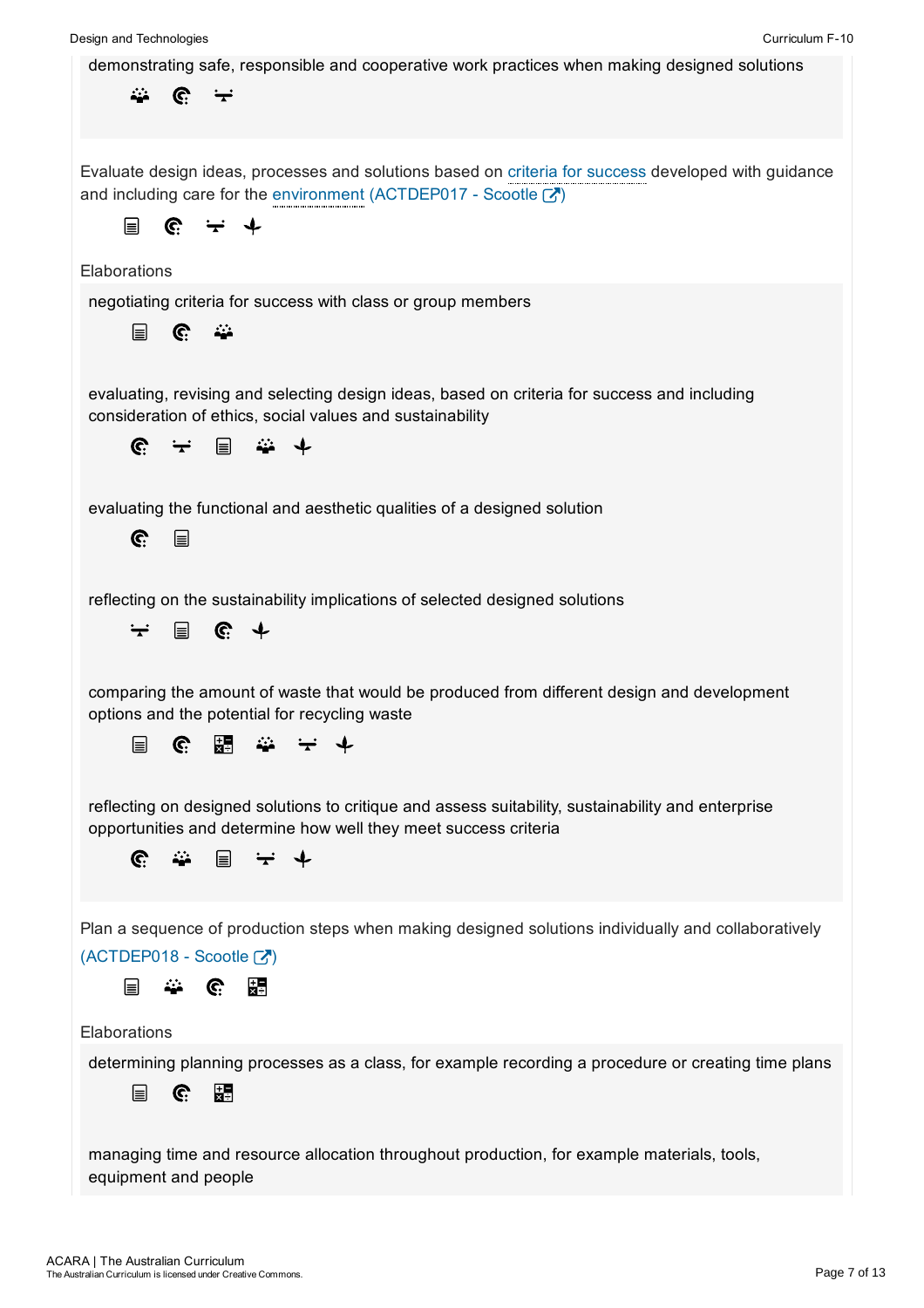identifying the steps in a mass production process

最大  $\mathbf{r}$  $\mathbf{C}$ 

最幸

sequencing steps to collaboratively produce a designed solution

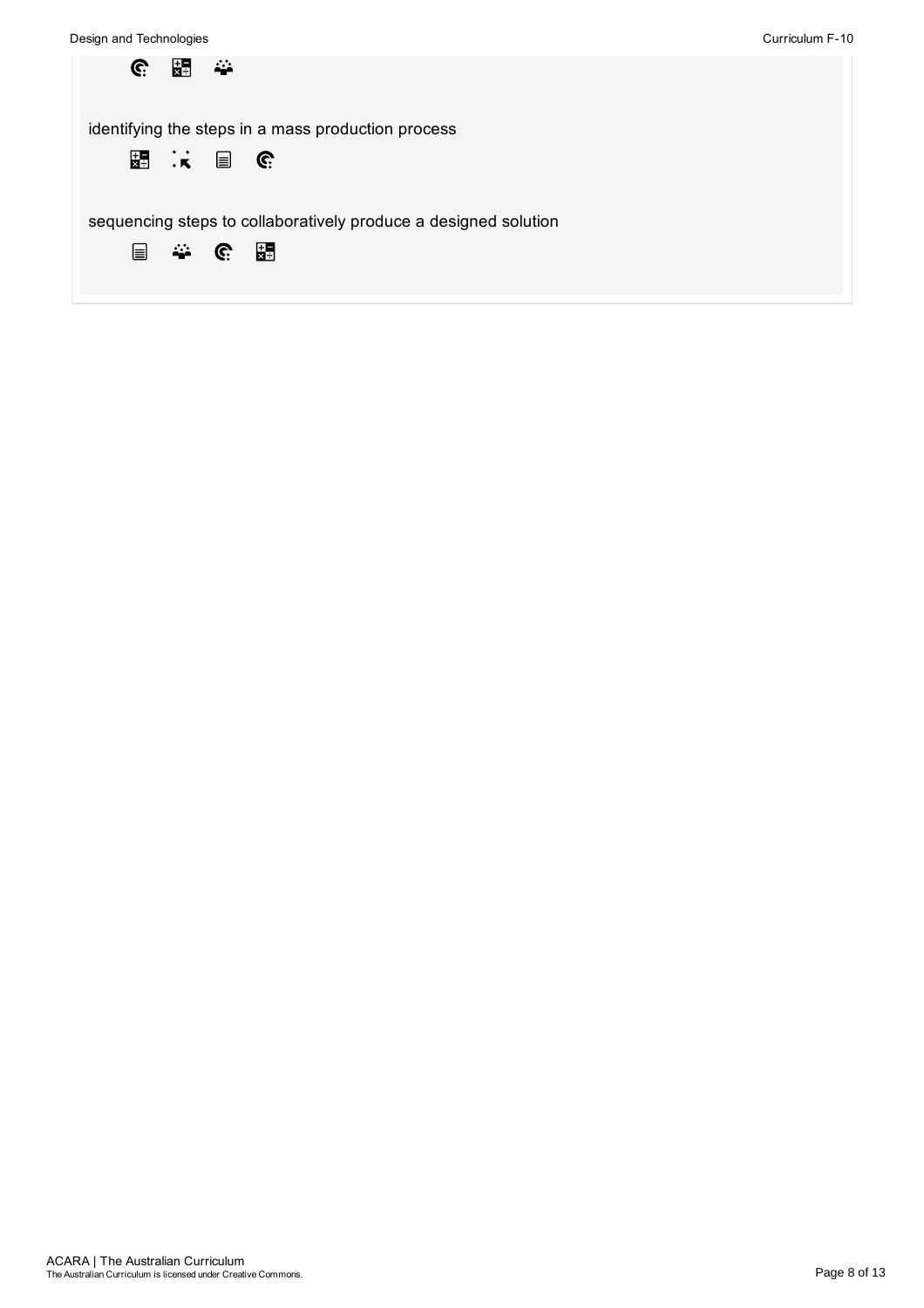# Years 3 and 4 Content Descriptions

## Digital Technologies Knowledge and Understanding Identify and explore a range of digital systems with peripheral devices for different purposes, and transmit different types of data (ACTDIK007 - Scootle  $\mathbb{Z}$ )  $\ddot{\cdot}$ C. 鱪 Elaborations using different peripheral devices to display information to others, for example using a mobile device, interactive whiteboard or a data projector to present information G.  $\cdot$  . using specific peripheral devices to capture different types of data, for example using a digital microscope to capture images of living and non-living things  $\cdot$  . C. experimenting with different types of digital system components and peripheral devices to perform input, output and storage functions, for example a keyboard, stylus, touch screen, switch scan device or joystick to input instructions; a monitor, printer or tablet to display information; a USB flash drive and external hard drive as storage peripheral devices C.  $\ddot{\phantom{a}}$ 目 recognising that images and music can be transferred from a mobile device to a computer, for example using a cable to connect a camera and computer to upload images for a photo story  $\mathbf{\dot{K}}$  $\mathbf{C}$ Recognise different types of data and explore how the same data can be represented in different ways  $(ACTDIK008 - ScoreI)$ 目 C.  $\cdot$  .  $\overline{\mathbf{x}}$ 即 **Elaborations** recognising that numbers, text, images, sounds, animations and videos are all forms of data when stored or viewed using a digital system 目  $\cdot$   $\cdot$ <u>ଜ</u> using a table to reorganise information that includes sentences, and/or words, and/or numbers and/or images 弱  $\mathbf{C}$  $\equiv$  $\mathbf{K}$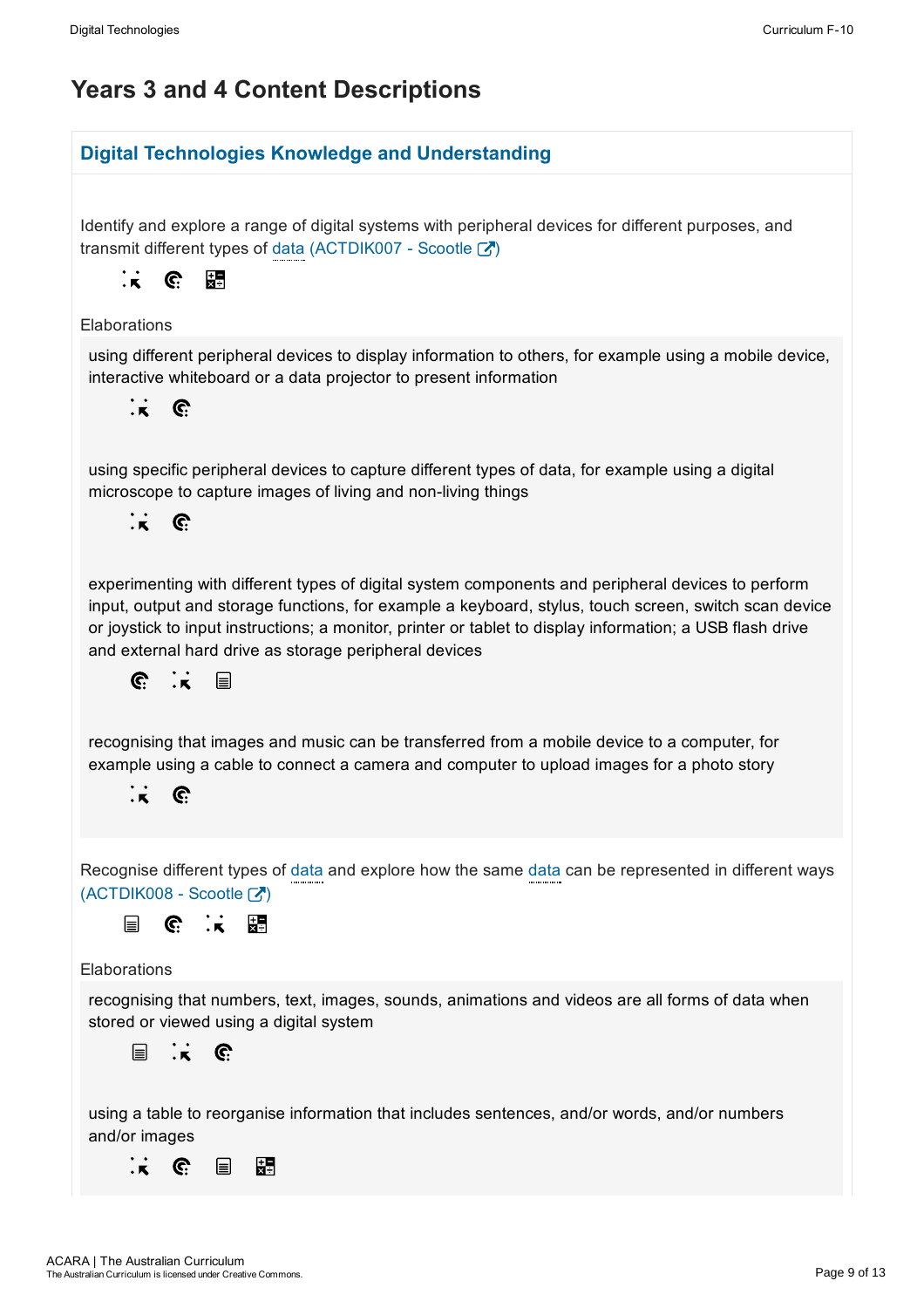

**品 G** 目  $\mathbf{K}$ 

exploring codes and symbols that are representations of data, for example morse code and semaphore and how similar symbols in Aboriginal and Torres Strait Islander art can represent different concepts depending on the context, for example three circles, drawn as lines, can represent ants, fruit, flowers or eggs depending on the art region



| <b>Digital Technologies Processes and Production Skills</b>                                                                                                                                                                                                                                                            |
|------------------------------------------------------------------------------------------------------------------------------------------------------------------------------------------------------------------------------------------------------------------------------------------------------------------------|
| Collect, access and present different types of data using simple software to create information and<br>solve problems (ACTDIP009 - Scootle $\mathbb{Z}$ )<br>$\mathbb{C}$ $\mathbb{R}$ $\mathbb{B}$ $\mathbb{R}$                                                                                                       |
| Elaborations                                                                                                                                                                                                                                                                                                           |
| selecting appropriate formats or layout styles to present data as information depending on the type of<br>data and the audience, for example lists, tables, graphs, animations, info graphics and presentations<br>開<br>$\mathbf{C} \quad \mathbf{E}$<br>K                                                             |
| using different techniques to present data as information, for example creating a column chart in a<br>spreadsheet by colouring cells to represent different items                                                                                                                                                     |
| 開 : 目 G:                                                                                                                                                                                                                                                                                                               |
| improving the appearance and usability of data, for example using colour, headings and labelling of<br>images to organise and accurately identify data<br>$\mathbf{K}$<br>開<br>C.<br>$\equiv$                                                                                                                          |
| using software to sort and calculate data when solving problems, for example sorting numerical and<br>categorical data in ascending or descending order and automating simple arithmetic calculations<br>using nearby cells and summing cell ranges in spreadsheet or database software<br>$\mathbb{C}$<br>開<br>目<br>K |
| exploring different online sources to access data, for example using online query interfaces to select<br>and retrieve data from an online database such as a library catalogue or weather records<br>是<br>$\mathbf{\ddot{.}}\mathbf{\ddot{.}}$<br>C.<br>冒                                                             |
| recognising that all types of data are stored in digital systems and may be represented in different<br>ways such as files and folders with names and icons                                                                                                                                                            |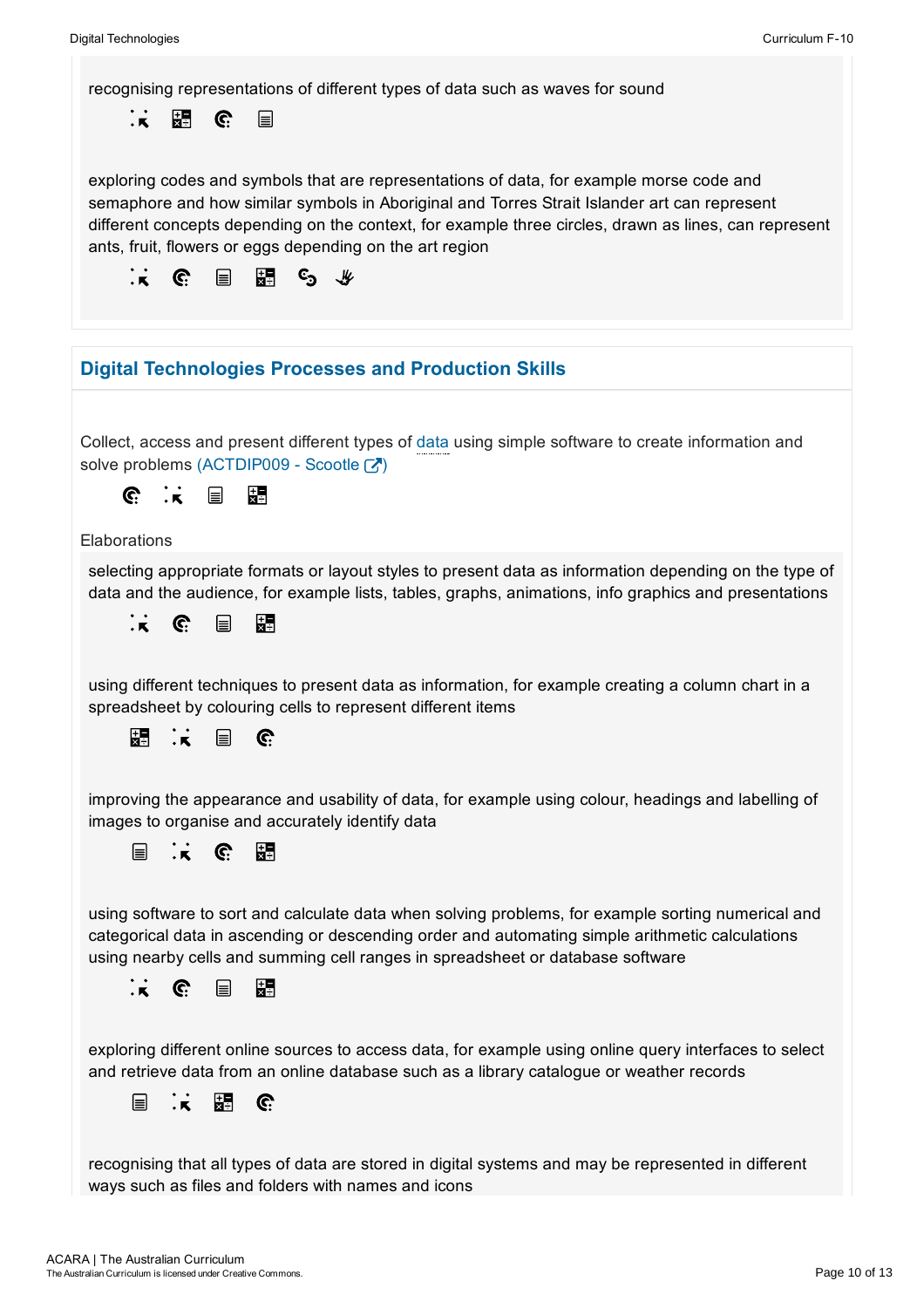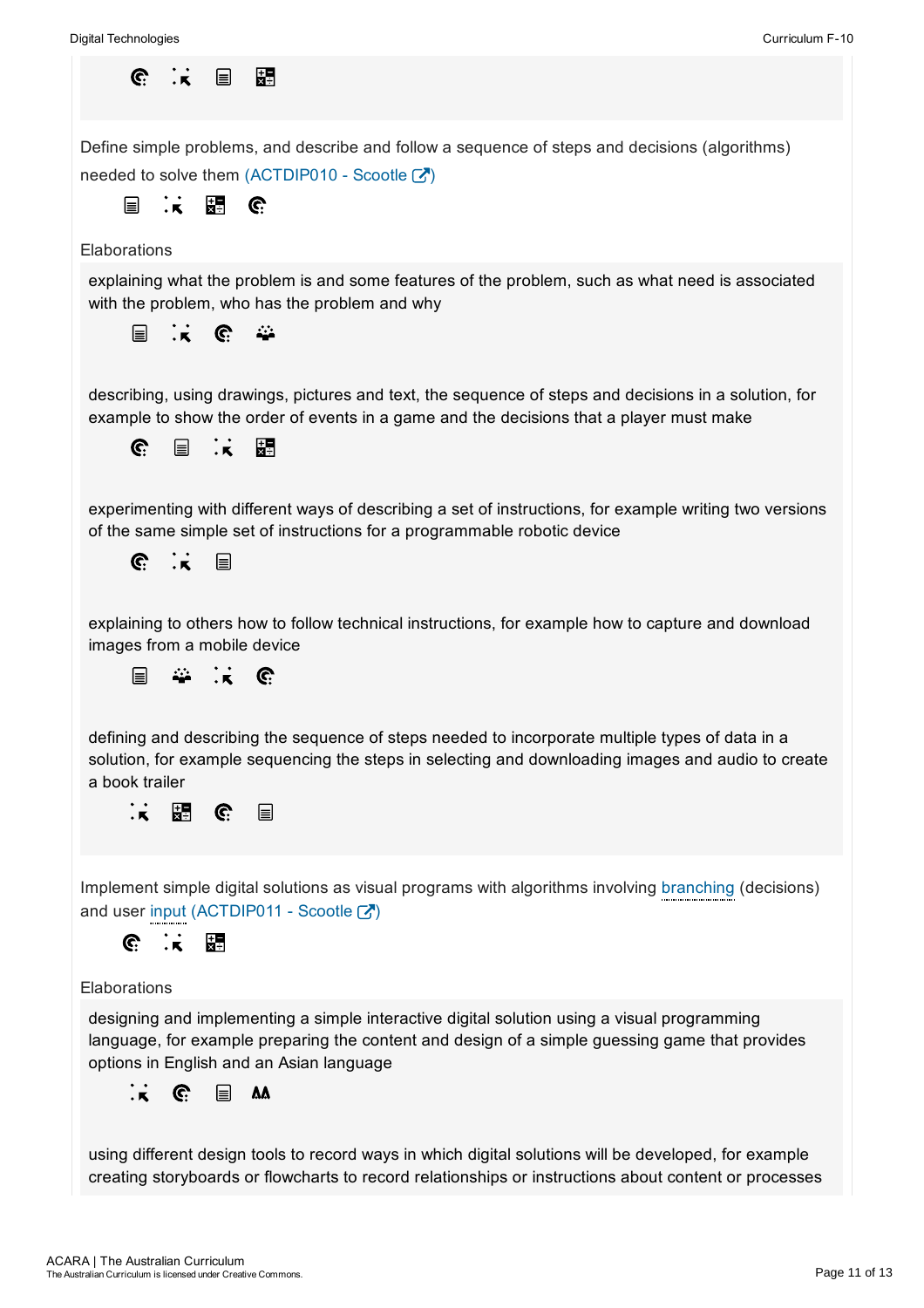C.

exploring common elements of standard user interfaces that are familiar and appeal to users, for example navigation links on the left and top of web pages to help users interact with the site



 $\mathbf{K}$ 

弱

目

implementing programs that make decisions on the basis of user input or choices such as through selecting a button, pushing a key or moving a mouse to 'branch' to a different segment of the solution



creating options for users to make choices in solutions, for example a user input and branching mechanism such as buttons in a slideshow



Explain how student solutions and existing information systems meet common personal, school or

community needs (ACTDIP012 - Scootle  $\overline{(\gamma)}$ )

 $\mathbf{r}$  $\mathbf{L}$  $\mathbb{C}$   $\mathbb{R}$ 

#### **Elaborations**

investigating how information systems are used in communities and explaining what needs are being met, for example students jointly creating a short survey and collecting data about how many community residents use the online library borrowing system to download e-books and why they do or do not



imagining and considering alternative uses and opportunities for information systems used in the classroom, for example visiting a virtual museum and being able to feel the texture of historical Asian objects or to view Aboriginal and Torres Strait Islander artworks



exploring information systems that suit particular home or personal needs, for example using speech recognition software that can help speakers whose language background is not English, or a system to monitor energy or water consumption in the home



testing the adequacy of student solutions, for example asking a classmate to review a digital solution and provide feedback

 $\mathbb{C}$   $\mathbb{R}$  $\blacksquare$ 

Plan, create and communicate ideas and information independently and with others, applying agreed